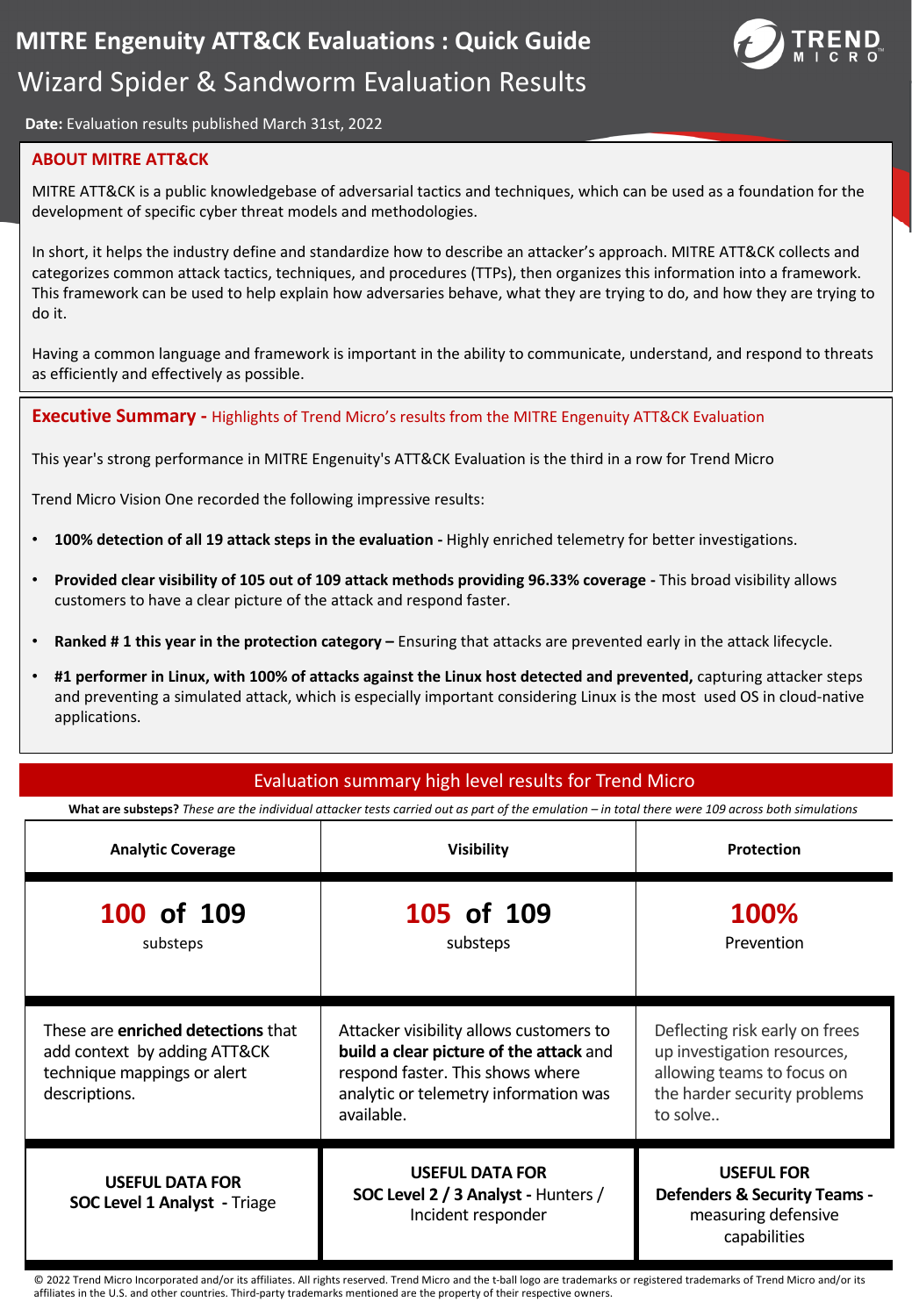# **MITRE Engenuity ATT&CK Evaluations : Quick Guide**



# Trend Micro Solutions included in the evaluation Attack Evaluation - Day 1 - Wizard Spider Attack Evaluation - Day 2 - Sandworm НŲ





**Day 1 Scenario**

#### **Emulated Group:** Wizard Spider

**Background:** Russian-speaking cyber criminal gang associated with "big game hunting"

**Scenario:** Ransomware attack against a notional organization using malware (Emotet, TrickBot, Ryuk) associated with Wizard Spider campaigns

**Emulated Group:** Sandworm Team (G0034)

**Background:** Destructive threat group attributed to Russian GRU

**Scenario:** Compromise of a notional organization with the goal of destroying data using malware (P.A.S. Webshell, Exaramel, NotPetya) associated with the Sandworm Team

## Trend Micro Results

### **How the evaluation works:**

The MITRE Engenuity ATT&CK Evaluation offers transparency to customers and real-world attack scenarios. This ensures that customers can actively evaluate security products to protect themselves from the latest advances from attackers based on their areas of greatest need.

The evaluation uses adversary emulation to ensure customers can address today's threats. Using techniques, tools, methods and goals inspired by that of an attacker.

The simulations are executed in a controlled lab environment to ensure fair and accurate testing. Attacker techniques are then used in logical step-by-step in order to explore the breadth of ATT&CK coverage. Over the two scenarios 109 attacker steps were executed.

The evaluation this year emulated Wizard Spider and Sandworm tradecraft operational flows to simulate attacks similar to the behavior used in the wild by these groups.

After the simulation has been run, results are processed and publicly released, including the methodology.

### **How is the Evaluation scored?**

MITRE ATT&CK does not score or rank the evaluation against other vendors. However the "Evaluation Summary" can be used to explore a variety of metrics on the underlying data from each participant.

This is something we have aligned to in this report and compared these to other vendors. The results are available directly from the website in full transparency for customers to also do self analysis in evaluating how to best protect themselves.

**Additional Resources :**

Trend Micro Public Results

Configuration Summary

**Day 2 Scenario**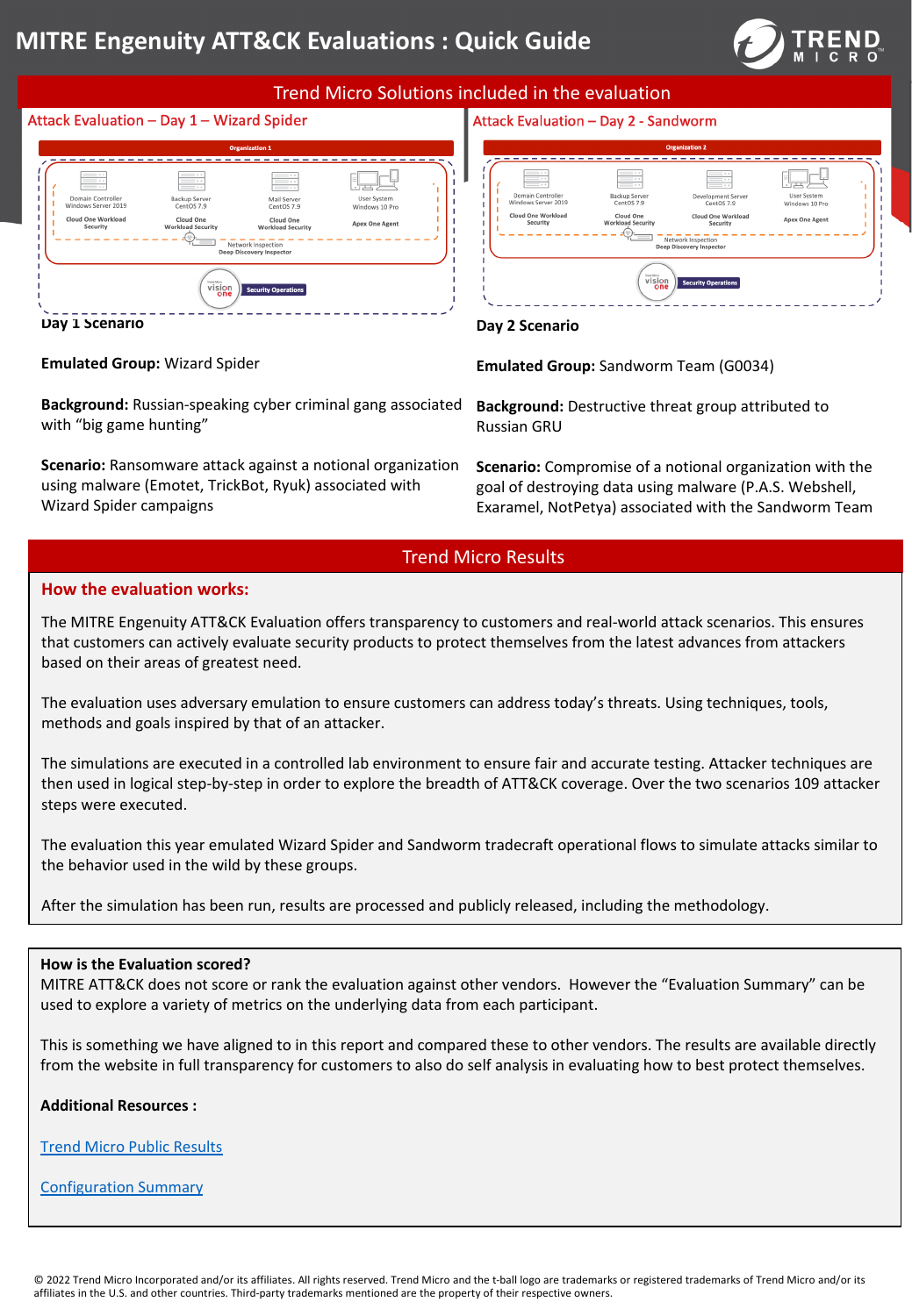# **MITRE Engenuity ATT&CK Evaluations : Quick Guide**



| <b>Trend Micro Results:</b> |                     |        |                 |        |                   |                         |                         |
|-----------------------------|---------------------|--------|-----------------|--------|-------------------|-------------------------|-------------------------|
| <b>Vendor</b>               | <b>Attack Steps</b> |        | <b>Analytic</b> |        | <b>Visibility</b> | <b>Visibility Rank</b>  | <b>Protection Score</b> |
| cybereason                  | 109                 | 108    | 99.08%          | 109    | 100%              | $\mathbf{1}$            | 100%                    |
| SentinelOne                 | 109                 | 108    | 99.08%          | 108    | 99.08%            | $\overline{2}$          | 100%                    |
| <b>PaloAlto Networks</b>    | 109                 | 107    | 98.17%          | 107    | 98.17%            | 3                       | 100%                    |
| Cynet                       | 109                 | 102    | 93.58%          | 107    | 98.17%            | $\overline{\mathbf{3}}$ | 100%                    |
| McAfee                      | 109                 | 84     | 77.06%          | 107    | 98.17%            | 3                       | 75%                     |
| Bitdefender                 | 109                 | 106    | 97.25%          | 106    | 97.25%            | $\overline{4}$          |                         |
| <b>Trend Micro</b>          | 109                 | 100    | 91.74%          | 105    | 96.33%            | 5                       | 100%                    |
| CrowdStrike                 | 109                 | 94     | 86.24%          | 105    | 96.33%            | $\overline{\mathbf{5}}$ | 100%                    |
| <b>Check Point</b>          | 109                 | 103    | 94.50%          | 103    | 94.50%            | 6 <sup>1</sup>          | 77%                     |
| Microsoft                   | 109                 | 98     | 89.91%          | 98     | 89.91%            | $\overline{7}$          | 100%                    |
| elastic                     | 109                 | 71     | 65.14%          | 98     | 89.91%            | $\overline{7}$          |                         |
| Fidelis                     | 109                 | 85     | 77.98%          | 94     | 86.24%            | $\overline{\mathbf{8}}$ |                         |
| Symantec                    | 109                 | 87     | 79.82%          | 92     | 84.40%            | 9                       | 66%                     |
| Uptycs                      | 109                 | 81     | 74.31%          | 92     | 84.40%            | $\overline{9}$          | 11%                     |
| Cisco                       | 109                 | 74     | 67.89%          | 90     | 82.57%            | 10                      | 77%                     |
| vmware                      | 109                 | 57     | 52.29%          | 90     | 82.57%            | 10                      | 100%                    |
| fireeye                     | 109                 | 85     | 77.98%          | 89     | 81.65%            | 11                      | 75%                     |
| Cylance                     | 109                 | $71\,$ | 65.14%          | 89     | 81.65%            | 11                      | 100%                    |
| Sophos                      | 109                 | 67     | 61.47%          | 88     | 80.73%            | 12                      | 50%                     |
| <b>FORTINET</b>             | 90                  | 85     | 94.44%          | 87     | 96.67%            | 13                      | 100%                    |
| Malwarebytes                | 90                  | 83     | 92.22%          | 83     | 92.22%            | 14                      | 100%                    |
| AhnLab                      | 90                  | 59     | 65.56%          | 83     | 92.22%            | 14                      | 62%                     |
| f-secure                    | 109                 | 66     | 60.55%          | 83     | 76.15%            | 15                      |                         |
| cycraft                     | 109                 | 64     | 58.72%          | $77$   | 70.64%            | 16                      | 44%                     |
| eset                        | 90                  | 69     | 76.67%          | 75     | 83.33%            | 17                      | 37%                     |
| <b>REAQTA</b>               | 90                  | 62     | 68.89%          | $71\,$ | 78.89%            | 18                      |                         |
| somma                       | 90                  | 28     | 31.11%          | 68     | 75.56%            | 19                      |                         |
| Qualys                      | 90                  | 50     | 55.56%          | 66     | 73.33%            | 20                      |                         |
| Deepinstinct                | 90                  | 59     | 65.56%          | 63     | 70.00%            | 21                      | 100%                    |
| Rapid7                      | 109                 | 23     | 21.10%          | 62     | 56.88%            | 22                      |                         |

# Creating a story of an attack with Trend Micro Vision One

Trend Micro Vision One allows you to provide a complete story of the attack.

Automatically correlating threat data from different areas of the endpoint, server and network provides better alerts to security teams.

We don't just tell you these individual events have all occurred – we connect the dots for you, showing that they might be related and have similar indicators of compromise as a certain attack group or type.



© 2022 Trend Micro Incorporated and/or its affiliates. All rights reserved. Trend Micro and the t-ball logo are trademarks or registered trademarks of Trend Micro and/or its affiliates in the U.S. and other countries. Third-party trademarks mentioned are the property of their respective owners.